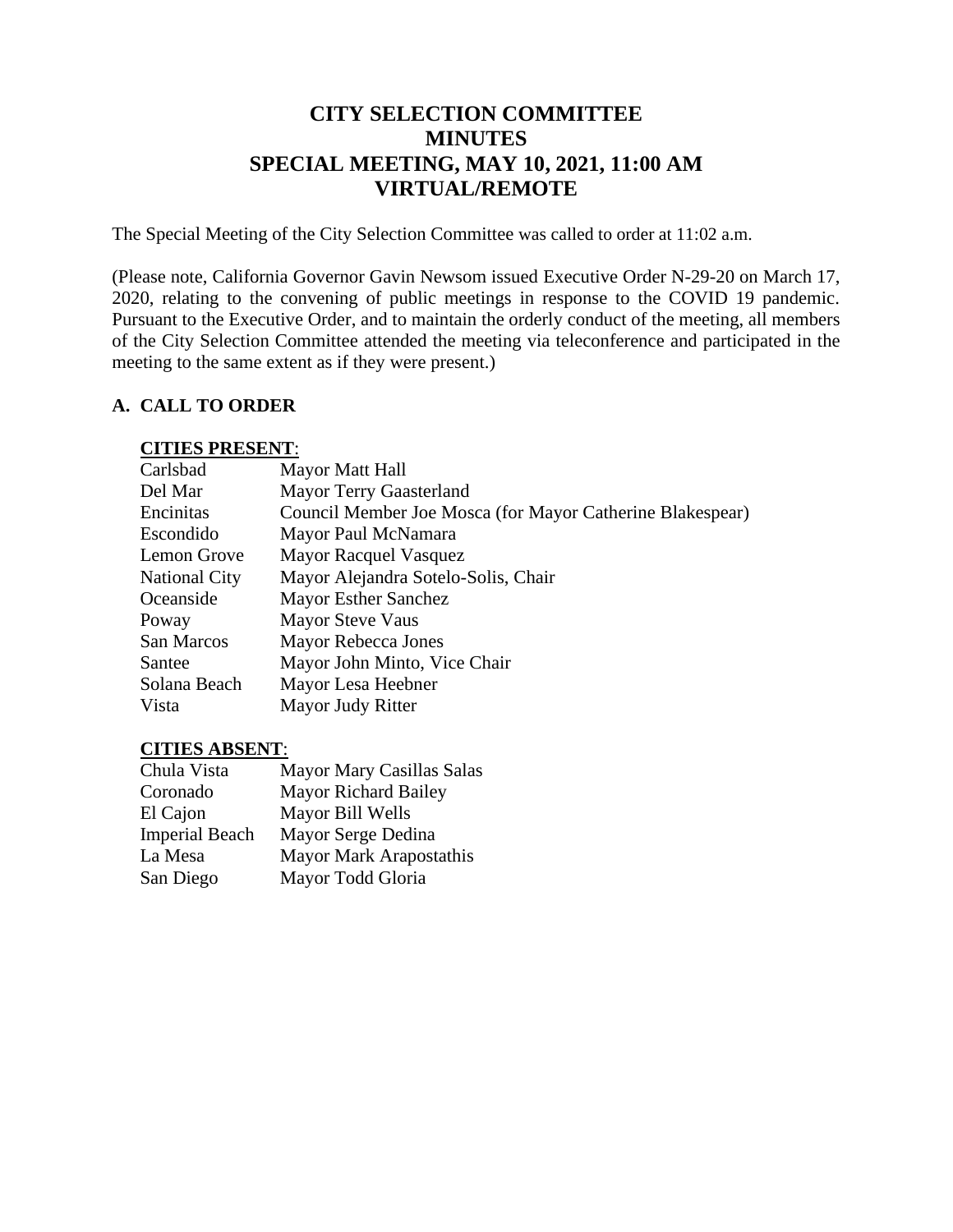#### **B. APPROVAL OF STATEMENT OF PROCEEDINGS/MINUTES FOR THE MEETING OF FEBRUARY 8, 2021**

### **ACTION:**

ON MOTION of Poway Mayor Steve Vaus, seconded by Solana Beach Mayor Lesa Heebner, the City Selection Committee approved the Statement of Proceedings/Minutes for the meeting of February 8, 2021.

### **AYES:**

| Carlsbad             | Mayor Matt Hall                     |
|----------------------|-------------------------------------|
| Del Mar              | <b>Mayor Terry Gaasterland</b>      |
| Escondido            | Mayor Paul McNamara                 |
| <b>National City</b> | Mayor Alejandra Sotelo-Solis, Chair |
| Oceanside            | <b>Mayor Esther Sanchez</b>         |
| Poway                | <b>Mayor Steve Vaus</b>             |
| San Marcos           | Mayor Rebecca Jones                 |
| Santee               | Mayor John Minto, Vice Chair        |
| Solana Beach         | Mayor Lesa Heebner                  |
| Vista                | Mayor Judy Ritter                   |
|                      |                                     |

# **ABSENT**:

| Chula Vista           | Mayor Mary Casillas Salas      |
|-----------------------|--------------------------------|
| Coronado              | <b>Mayor Richard Bailey</b>    |
| El Cajon              | Mayor Bill Wells               |
| <b>Imperial Beach</b> | Mayor Serge Dedina             |
| La Mesa               | <b>Mayor Mark Arapostathis</b> |
| Lemon Grove           | <b>Mayor Racquel Vasquez</b>   |
| San Diego             | Mayor Todd Gloria              |

### **ABSTAIN**:

Encinitas Council Member Joe Mosca (for Mayor Catherine Blakespear)

#### **C. APPOINTMENT OF REGULAR MEMBER FROM NORTH INLAND COUNTY SUBREGION TO THE LOCAL AGENCY FORMATION COMMISSION (LAFCO) FOR A NEW TERM TO BEGIN MAY 4, 2021 AND EXPIRE MAY 5, 2025**

#### **ACTION:**

ON MOTION of Poway Mayor Steve Vaus, seconded by Vista Mayor Judy Ritter, the City Selection Committee appointed Escondido Mayor Paul McNamara as the regular member from North Inland County Subregion to the Local Agency Formation Commission (LAFCO) for a new term to begin May 4, 2021 and expire May 5, 2025.

### **AYES:**

| Mayor Matt Hall                                           |
|-----------------------------------------------------------|
| <b>Mayor Terry Gaasterland</b>                            |
| Council Member Joe Mosca (for Mayor Catherine Blakespear) |
| Mayor Paul McNamara                                       |
|                                                           |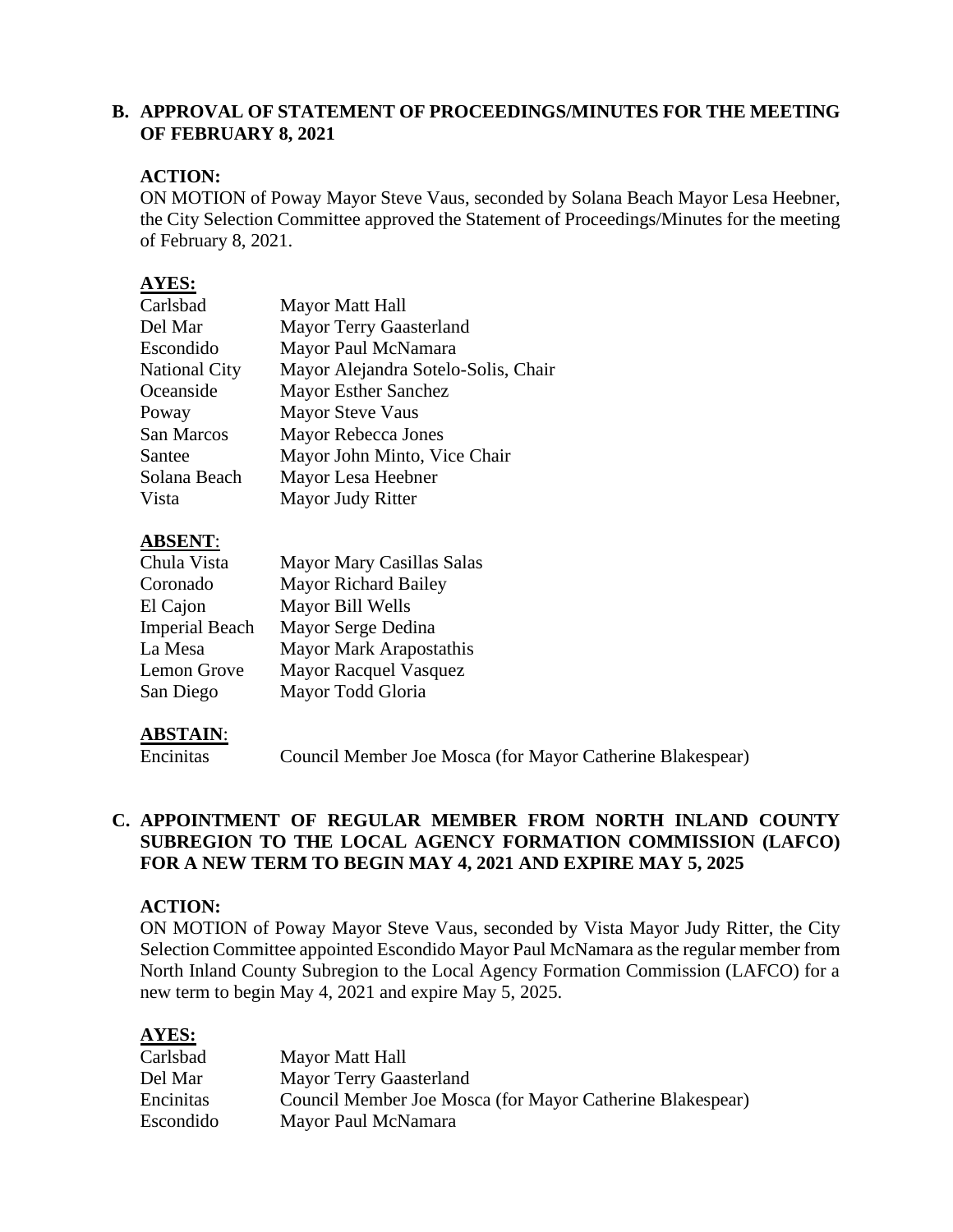| Lemon Grove          | <b>Mayor Racquel Vasquez</b>        |
|----------------------|-------------------------------------|
| <b>National City</b> | Mayor Alejandra Sotelo-Solis, Chair |
| Oceanside            | <b>Mayor Esther Sanchez</b>         |
| Poway                | Mayor Steve Vaus                    |
| San Marcos           | Mayor Rebecca Jones                 |
| Santee               | Mayor John Minto, Vice Chair        |
| Solana Beach         | Mayor Lesa Heebner                  |
| Vista                | Mayor Judy Ritter                   |

# **ABSENT**:

| Chula Vista           | Mayor Mary Casillas Salas      |
|-----------------------|--------------------------------|
| Coronado              | <b>Mayor Richard Bailey</b>    |
| El Cajon              | Mayor Bill Wells               |
| <b>Imperial Beach</b> | Mayor Serge Dedina             |
| La Mesa               | <b>Mayor Mark Arapostathis</b> |
| San Diego             | Mayor Todd Gloria              |

### **D. APPOINTMENT OF ALTERNATE MEMBER FROM THE NORTH COASTAL COUNTY SUBREGION TO THE LOCAL AGENCY FORMATION COMMISSION (LAFCO) TO FILL AN EXISTING /UNEXPIRED TERM TO BEGIN MAY 4, 2021 AND EXPIRE MAY 1, 2023**

# **ACTION:**

ON MOTION of Solana Beach Mayor Lesa Heebner, seconded by Carlsbad Mayor Matt Hall, the City Selection Committee appointed Solana Beach Deputy Mayor Kristi Becker as the alternate member from North Coastal County Subregion to the Local Agency Formation Commission (LAFCO) to fill an existing/unexpired to begin May 4, 2021 and expire May 1, 2023.

# **AYES:**

| Carlsbad             | Mayor Matt Hall                                           |
|----------------------|-----------------------------------------------------------|
| Del Mar              | <b>Mayor Terry Gaasterland</b>                            |
| Encinitas            | Council Member Joe Mosca (for Mayor Catherine Blakespear) |
| Escondido            | Mayor Paul McNamara                                       |
| Lemon Grove          | <b>Mayor Racquel Vasquez</b>                              |
| <b>National City</b> | Mayor Alejandra Sotelo-Solis, Chair                       |
| Oceanside            | <b>Mayor Esther Sanchez</b>                               |
| Poway                | <b>Mayor Steve Vaus</b>                                   |
| San Marcos           | Mayor Rebecca Jones                                       |
| Santee               | Mayor John Minto, Vice Chair                              |
| Solana Beach         | Mayor Lesa Heebner                                        |
| Vista                | Mayor Judy Ritter                                         |

### **CITIES ABSENT**:

| Chula Vista | Mayor Mary Casillas Salas   |
|-------------|-----------------------------|
| Coronado    | <b>Mayor Richard Bailey</b> |
| El Cajon    | Mayor Bill Wells            |